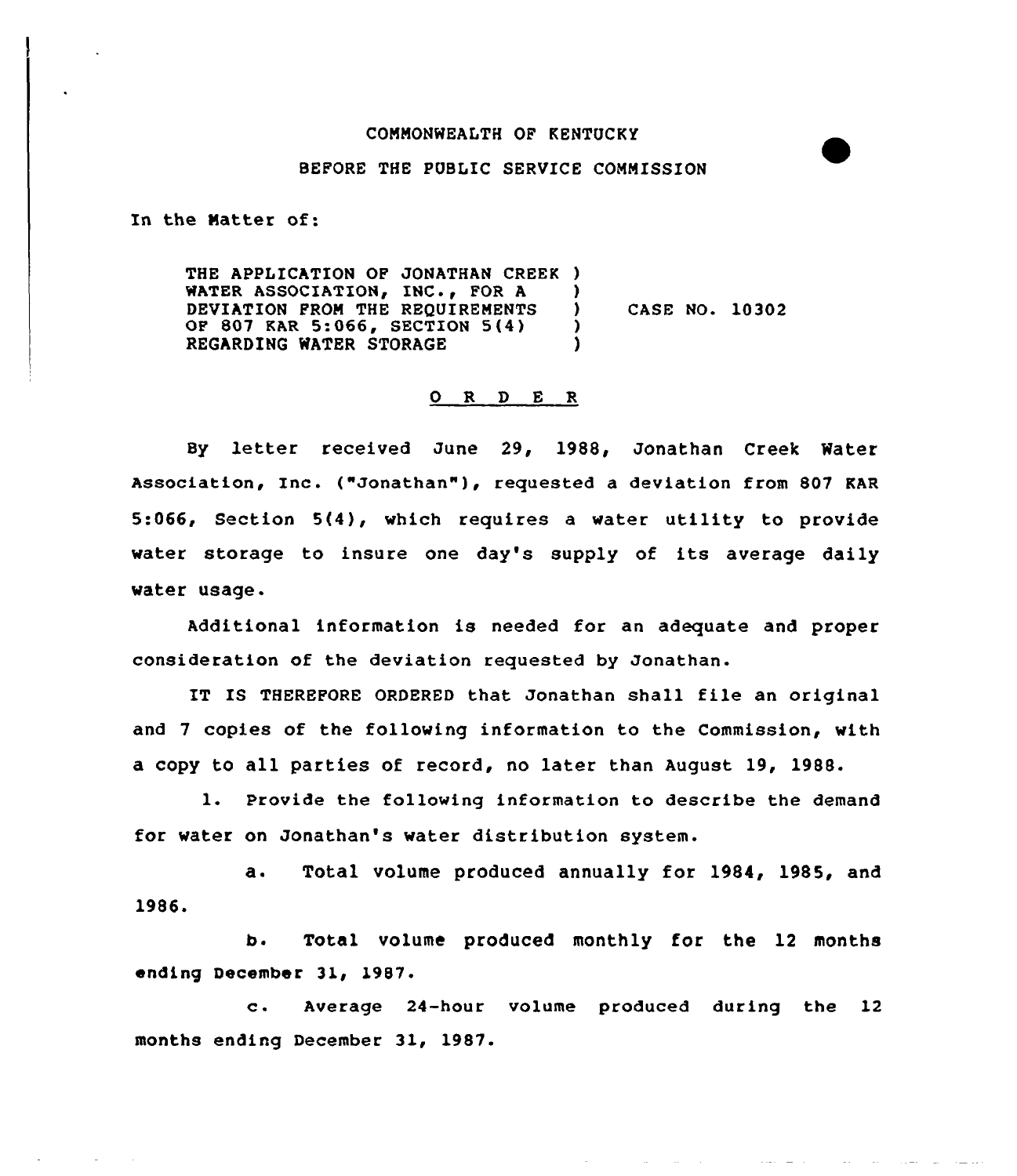d. Naximum 24-hour volume produced during the 12 months ending December 31, 1987.

e. Total days and highest number of successive days that the maximum 24-hour volume was produced during the 12 months ending December 31, 1987.

f. Projected maximum daily demand volume for <sup>1990</sup> similar to {d) and {e) above. Describe the method by which these projections were made.

2. Provide a map of Jonathan's distribution system that shows the location and size of all distribution mains, storage tanks, pumping stations, and any other significant features of the system. One inch on this map should not represent more than one mile on the ground.

3. Provide a description of each of Jonathan's storage facilities including their locations on the system and show total volume of storage on the system.

4. List the difference in volume between total water storage capacity and (a) maximum 24-hour volume produced, (b) average 24-hour volume produced, and (c) minimum 24-hour volume produced.

5. Provide <sup>a</sup> list of Jonathan's large volume customers by name and maximum monthly and 24-hour usage by volume and by percentage of Jonathan's maximum monthly and 24-hour volumes produced. Describe these customers' water storage and/or distribution facilities, if any exist, and any sales/purchase agreements now in effect for such customers. Explain any seasonal variations that affect the purchased volumes of any of these

 $-2-$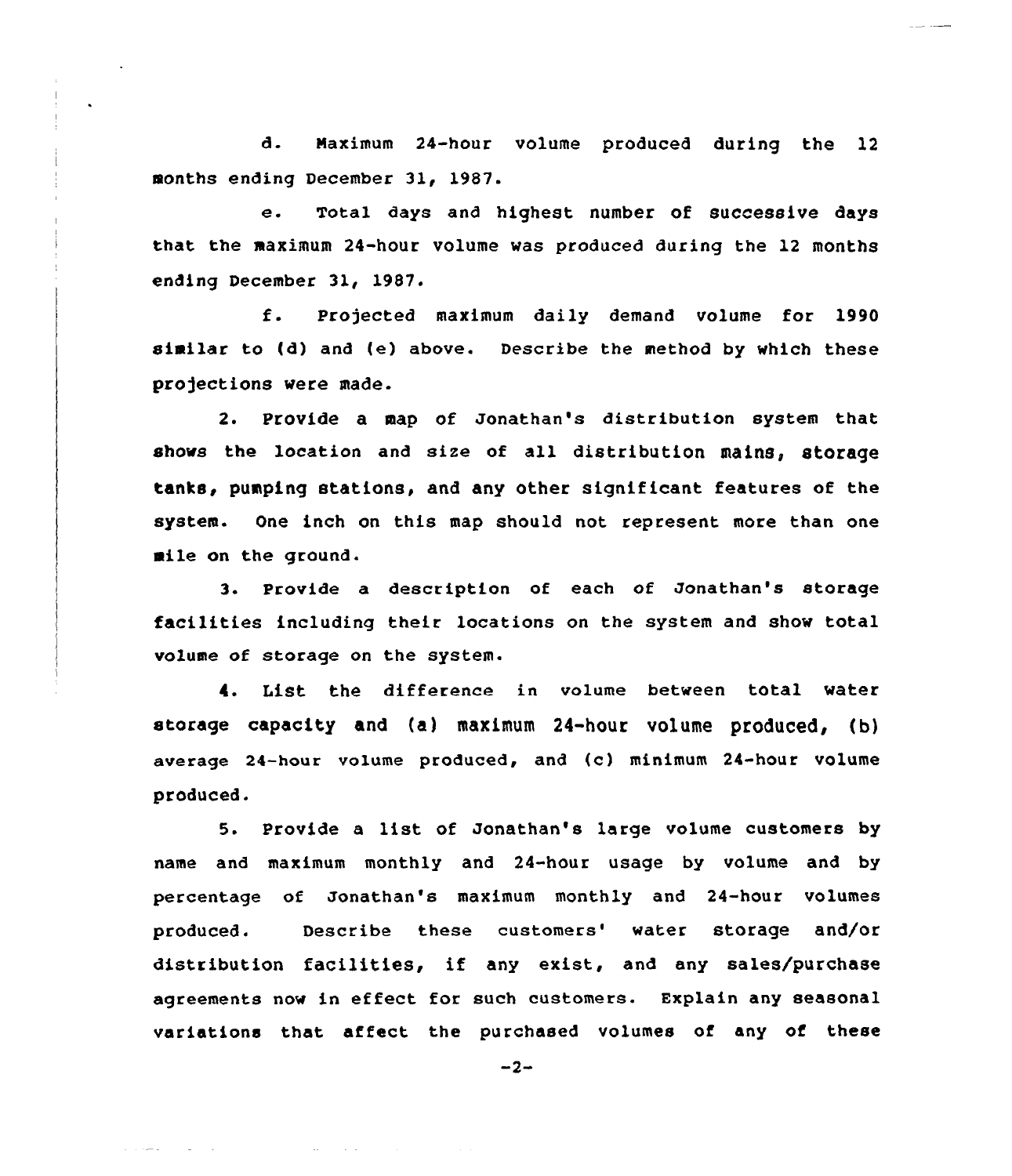customers. Describe Jonathan's curtailment plan, if applicable, to any of these customers. Do not list customers who are purchasing less than five percent of Jonathan's maximum monthly production.

6. Provide a technical summary of operational deficiencies of Jonathan's water system that are known from experience or that have been indicated by hydraulic analyses.

7. List the names and addresses of Jonathan's customers that provide critical health services.

8. Show the number of hours under present operating conditions that service can be continued to hospitals, schools, and other similar facilities after an interruption of service by Jonathan's treatment plant when the supply requirements to be met are: (a) maximum 24-hour volume, (b) average 24-hour volume, and (c) minimum 24-hour volume. Provide supplemental information as needed to explain how results for (a), (b), and (c) were obtained.

9. If the Farmers Home Administration ("PmHA") holds any of Jonathan's long-term debt, provide a copy of any correspondence from FmHA which states FmHA's position on Jonathan's current storage capacity and its request for <sup>a</sup> deviation from Commission regulations.

10. Describe Jonathan's planning to date, including its efforts to secure financing, for construction of additional storage facilities.

If this information cannot be provided by August 19, 1988, Jonathan should submit a motion for an extension of time stating the reason <sup>a</sup> delay is necessary and include <sup>a</sup> date by which it

 $-3-$